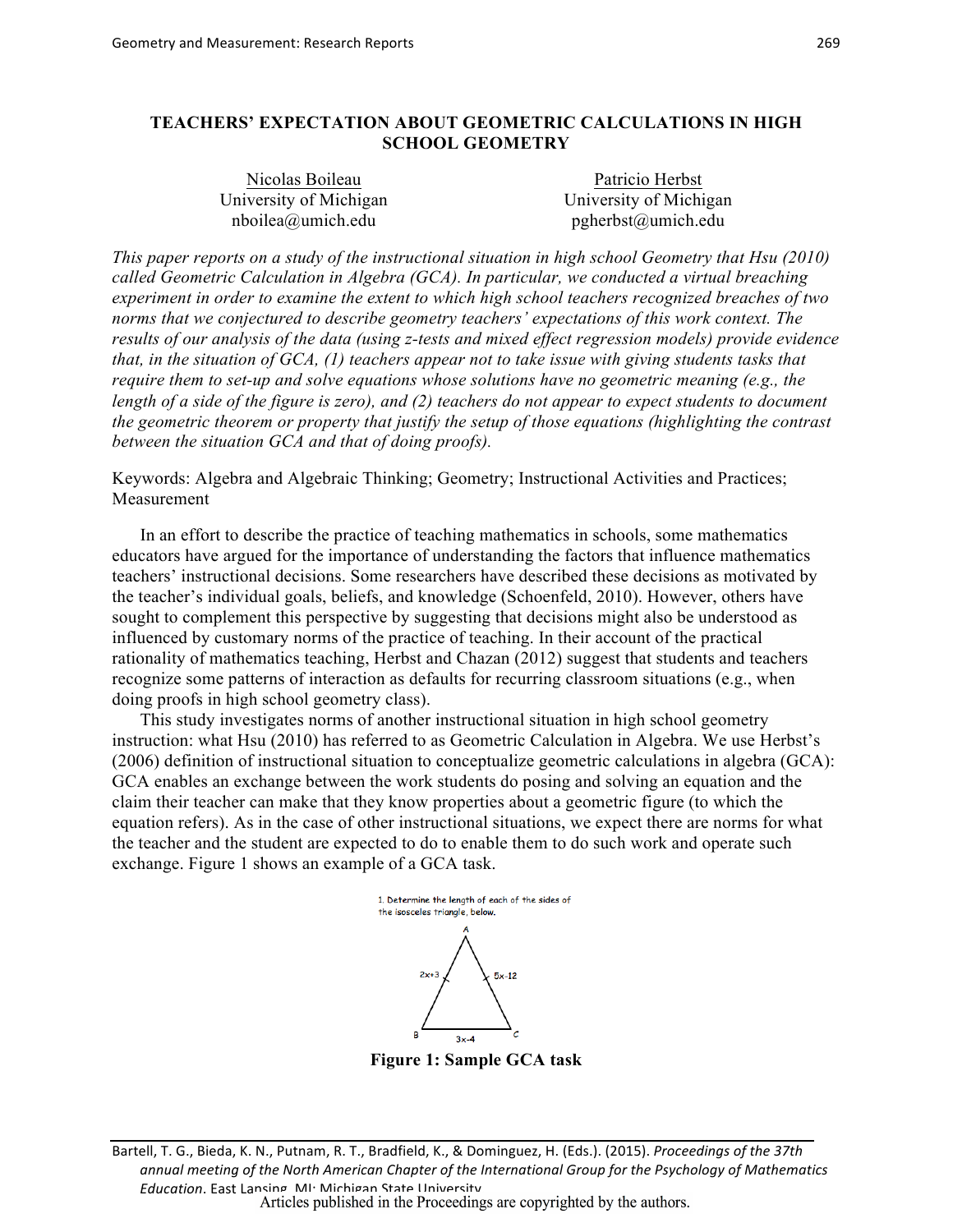The example in Figure 1 illustrates some norms of GCA: Students are informed (often, through a diagram) that certain dimensions of a given geometric figure can be represented by given algebraic expressions and they are expected to use their knowledge of the properties of that figure to set up and solve algebraic equations using the given expressions in order to find one or more of the figure's dimensions. Their success in this work counts toward their understanding of the geometric properties of the figure as well as their retention of algebraic skill.

The work of investigating the norms of this instructional situation may be of interest to mathematics educators (both practitioners and researchers) for several reasons. For one, in terms of efforts to understand and describe the ways that mathematics is actually taught and learned in schools, norms provide interesting insights because they represent both expected actions and a rationale for teacher's instructional actions. Norms also provide a baseline in the process of improving instruction: Efforts to change instruction need to oppose existing norms and propose justifiable breaches of such norms. Along those lines, while this study explores GCA in particular, its methods are equally applicable to the study of norms of other situations in other courses of study beyond high school geometry. Second, for those particularly interested in geometry instruction, the situation of GCA is a common instructional situations in American high school geometry courses, and one that provides students with opportunities to engage in practices that have generally been supported by mathematics educators, such as engaging in algebraic and geometric reasoning as well as connecting multiple representations (NCTM, 2014). Further, Hsu (2010) argued that geometric calculation tasks offer students inroads to the types of reasoning needed for understanding and writing proofs in geometry.

Based on our observations of American high school geometry classrooms and informal analysis of geometry textbooks, we hypothesized that the following were norms of the instructional situation of GCA:

- When a GCA task is given to students the algebraic expressions associated to the dimensions of the figure are such that when an equation is set-up on the basis of one or more true geometric properties of the figure the numerical measures obtained from the solution of such equation will have interpretable geometric meanings (e.g., side lengths and angle measures will be positive).
- Although students may be asked to state orally the geometric property that they use to set-up one or more equations when solving GCA problems at the board, they are not expected to write that property.

For sake of brevity, we will refer to the first of these two norms as the GCA Figure (GCAF) norm and to the second as the GCA Theorem (GCAT) norm.

Similar to other mathematics educators who have endeavored to investigate instructional norms (e.g.,Dimmel, 2015; Herbst, Kosko, & Dimmel, 2013), we adopted a variation of a breaching experiment (Garfinkel, 1963) to determine whether two norms that we conjectured to exist actually describe how high school geometry teachers expect work on GCA problems will unfold, by examining the extent to which high school mathematics teachers recognize breaches of them. Accordingly, we posed the following two research questions:

- Do the GCAF and GCAT norms exist (i.e., represent how high school geometry teachers expect work on GCA problems will unfold)?
- How do participants react to breaches of the GCAF and GCAT norms?

Further, aware that in any instance of an instructional situation more than one norm might be breached, we also sought to investigate how breaches of a given norm at one point in a lesson might

Bartell, T. G., Bieda, K. N., Putnam, R. T., Bradfield, K., & Dominguez, H. (Eds.). (2015). *Proceedings of the 37th* annual meeting of the North American Chapter of the International Group for the Psychology of Mathematics *Education*. East Lansing, MI: Michigan State University.<br>Articles published in the Proceedings are copyrighted by the authors.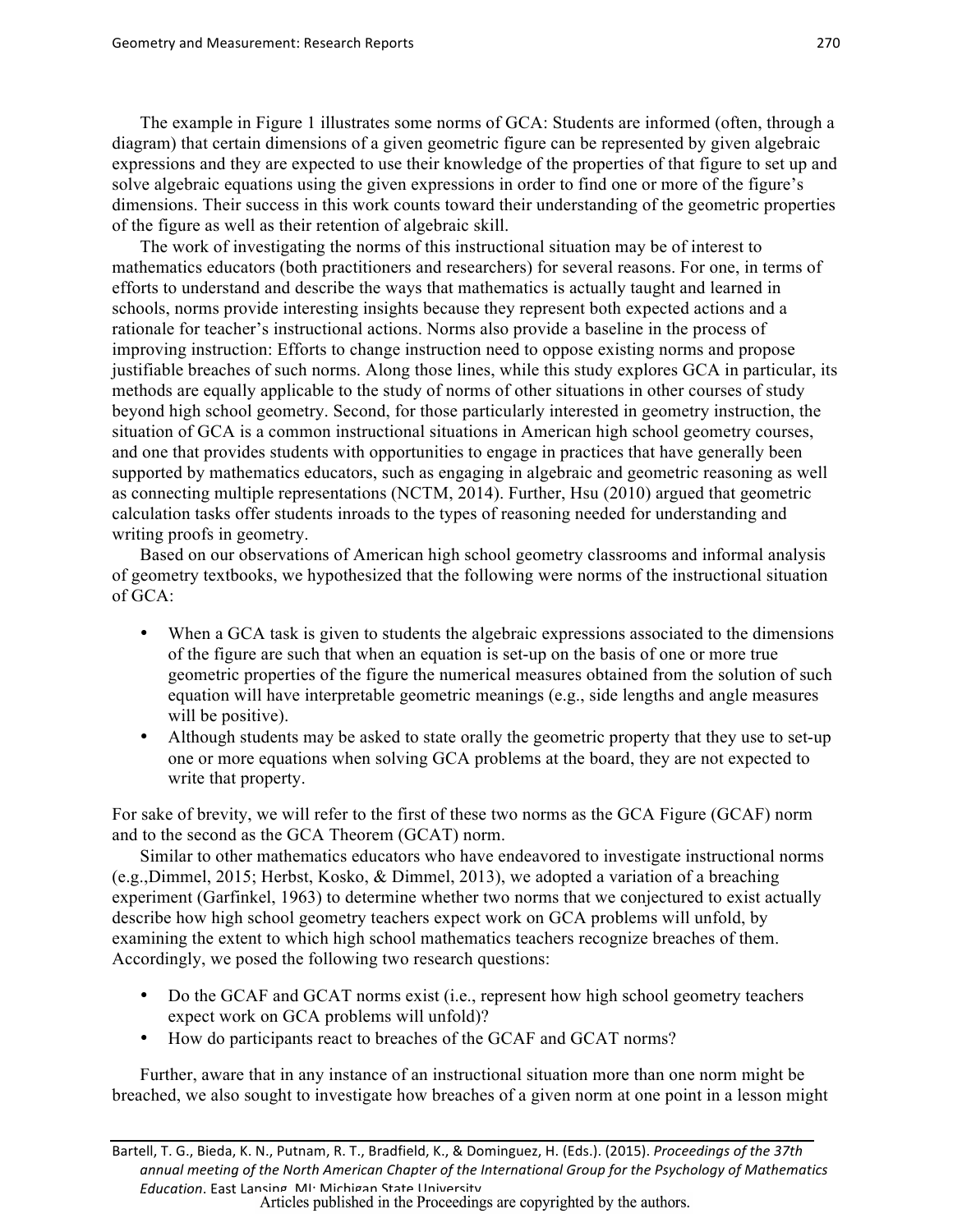influence teacher's reactions to breaches of norms of that situation that occur later in the lesson. We therefore also posed a third research question:

Is participants' recognition of breaches of the GCAT norm affected by whether the GCAF norm is breached or complied with?

In order to measure teachers' recognition of breaches of these hypothesized norms, we designed and implemented a research instrument, which we describe in the next section.

## **Methods**

#### **Data Collection**

The present study represents a first attempt at answering our three research questions – by designing a research instrument and using it with a convenience sample of 40 high school mathematics teachers from a Midwestern state. The instrument designed sought to elicit mathematics teachers' reactions to storyboard representations of classroom scenarios, through online multimedia questionnaires, in order to determine whether hypothesized norms of the instructional situation of GCA exist, by measuring the extent to which participants recognize the breaches of those hypothesized norms (see Herbst, Kosko, and Dimmel, 2013) that occurred in some of those scenarios.

The instrument was comprised of twelve item sets. Each item set consisted of various questions referring to one storyboard. The scenario represented by each storyboard can be described as following one of three experimental conditions, which we refer to as the CFCT, the CFBT and the BFBT conditions (to denote which of the two norms are breached or complied with). The four CFCT scenarios were conjectured to be completely normative (both norms were complied with). The four CFBT scenarios breach the GCAT norm, but not the GCAF norm. The four BTBF scenarios breach both norms. We represented four scenarios of each condition to increase the "construct validity" (Shadish, Cook, & Campbell, 2002) of the instrument – only having one scenario of each condition would threaten the validity of our claim that participants' responses to the scenarios represent whether and how participants might react to breaches or compliance with the two norms (rather than the specific task or other incidental aspects of the scenario). One way of distinguishing the four scenarios in each experimental condition is by describing them as following one of four general storylines (i.e., plots), which differ in terms of how the task and student who solves it are selected, as well as how the correctness of the students' solution is discussed. The scenarios also differ in terms of the figure in the task – a feature that we use to title the storylines: the similar-triangles storyline, the trapezoid storyline, the isosceles-triangle storyline and the parallelogram storyline.

Each storyboard consists of 12 frames. During the first three frames, the class selects a GCA task to work on and the teacher either asks for a volunteer or selects a student to solve it, at the board. This occurs in one of four ways (depending on which storyline the given scenario follows), all of which were conjectured to be normative (e.g., the teacher in the scenario may accept a student's request to review a problem from the homework given the day before or may choose a problem that they conjecture might challenge the students; they may request that a particular student share their solution or ask for a volunteer). In the following three frames of each storyboard, the teacher puts the problem on the board and asks for the selected student to present their solution. In the CFCT and CFBT scenarios, the task complies with the GCAF norm, while in the BFBT scenarios, it breaches the GCAF norm by involving algebraic expressions that imply that the length of one of the sides of the figure is less than or equal to zero (and, therefore, that the figure does not exist). In the following three frames, the selected student writes a correct equation on the board, after which the teacher asks the student what theorem or property they used to set-up that equation. In all cases, the student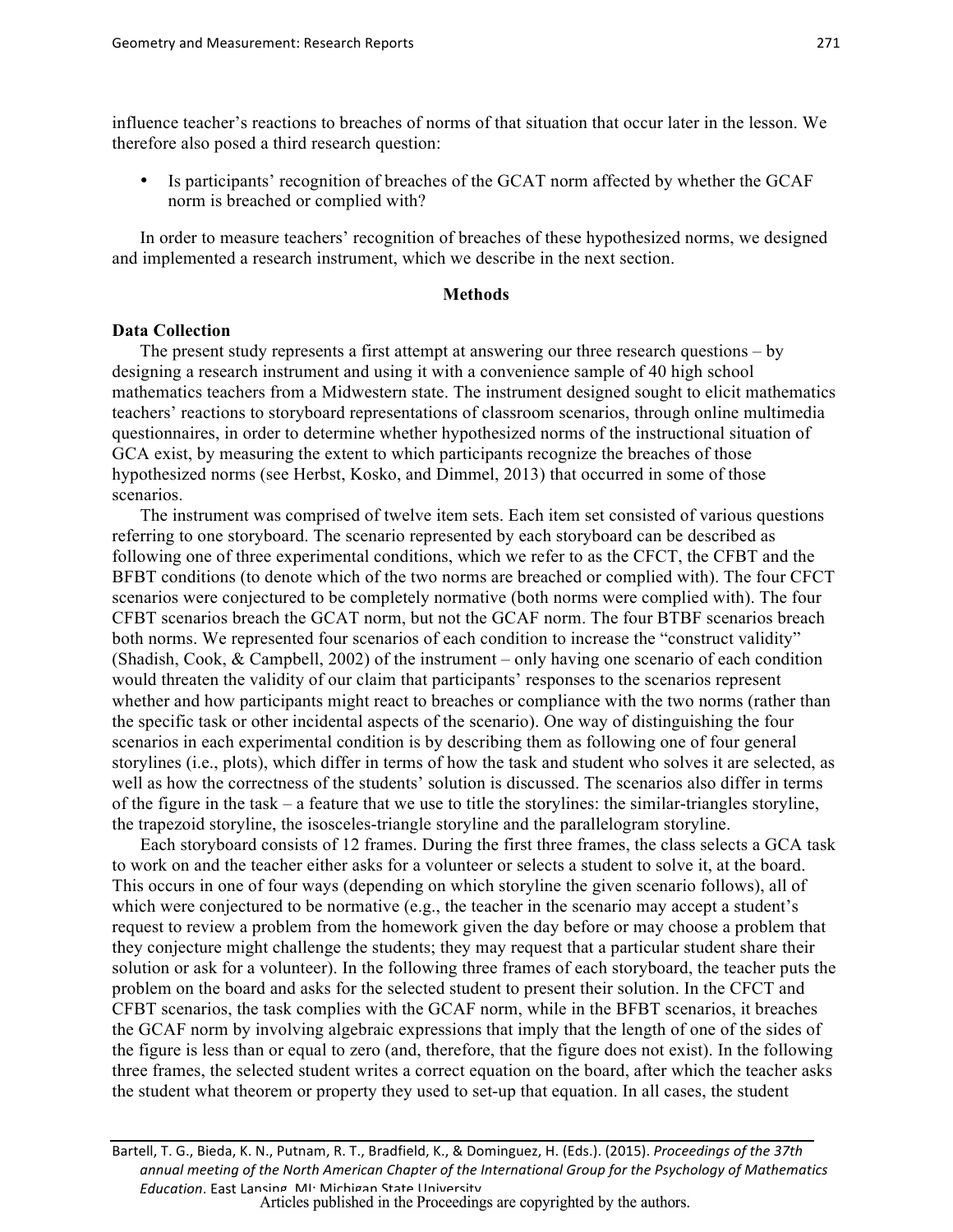identifies a correct theorem but, whereas in the CFCT and CFBT scenarios the teacher then affirms the student, in the BFBT scenarios the teacher breaches the GCAT norm by saying something that conveys that they expected the student to write the theorem or property on the board (e.g., the teacher says "Why was that not written on the board? Please always write down the properties you use to justify your work."). In the last three frames, the student finishes correctly solving the problem and asks the teacher to help them determine whether their solution is correct. This occurs in one of two ways, both of which were conjectured to be normative - the teacher either asks the class whether they think the solution is correct (which occurs in two of the storylines) or asks a specific student the same question (which occurs in the other two storylines). In the CFBT and BTBF scenarios, the theorem or property used to set up the first equation is also written on the board, in response to the teacher's  $request<sup>1</sup>$ .

For each item set, and hence for each scenario, the questionnaire contained seven open-response and five closed-response questions. After being shown the first six frames of a storyboard, participants were asked, "what did you see happening in this first segment of the scenario?" and provided with an open box in which they could type their response. Asking this type of question (a prompt for participants to describe what they notice about a given scenario) permits one to observe what participants tacitly expect will occur in those situations. In line with the notion of breaching experiments, we would expect that most participants who saw a scenario where GCAF had been breached would remark that breach. After that open-ended question, participants were asked to rate the appropriateness ofthe teacher's actions in the first three frames of the storyboard, using a 6-point Likert scale, and asked to explain their rating in an open-response field. The same appropriateness questions were asked about the second group of three frames of the storyboard. From the explanations of their ratings, we also expected to see evidence of participants' recognition of the breaches of the GCAF norm as well as to learn why some teachers might disagree with certain breaches, while others might deem them justifiable.

Participants then saw the second half of the scenario (the third and fourth segments) and were asked the same three open-response and two closed-response questions about those segments. Last, they were asked to rate the appropriateness of the teacher's facilitation of the work on the problem throughout the scenario (again, using a 6-point Likert scale) and to explain their answer (in an open response field). This last question was posed, in particular, to provide participants with an opportunity to remark on breaches of the GCAF norm, in the chance that they had not realized that the task was not normative (if it was not) when it was first put on the board, but realized it once the student finished solving it.

Each participant was randomly assigned to one of three groups, each of which was assigned four item sets (two of one condition and two of another), as follows:

- Group 1 was assigned two CFCT item sets, one that followed the similar-triangles storyline and one that followed the trapezoid storyline, as well as two CFBT item sets, one that followed the isosceles-triangle storyline and one that followed the parallelogram storyline.
- Group 2 was assignedtwo CFBT item sets, one that followed the similar-triangles storyline and one that followed the trapezoid storyline, as well as two BFBT item sets, one that followed the isosceles-triangle storyline and one that followed the parallelogram storyline.
- Group 3 was assignedtwo BFBT item sets, one that followed the similar-triangles storyline and one that followed the trapezoid storyline, as well as two CTCF item sets, one that followed the isosceles-triangle storyline and one that followed the parallelogram storyline.

## **Data analysis**

As each participant was assigned two item sets of the same condition, we used mixed effects regression models (Agresti & Finlay, 2009) to analyze the closed-response data, using MemberID (a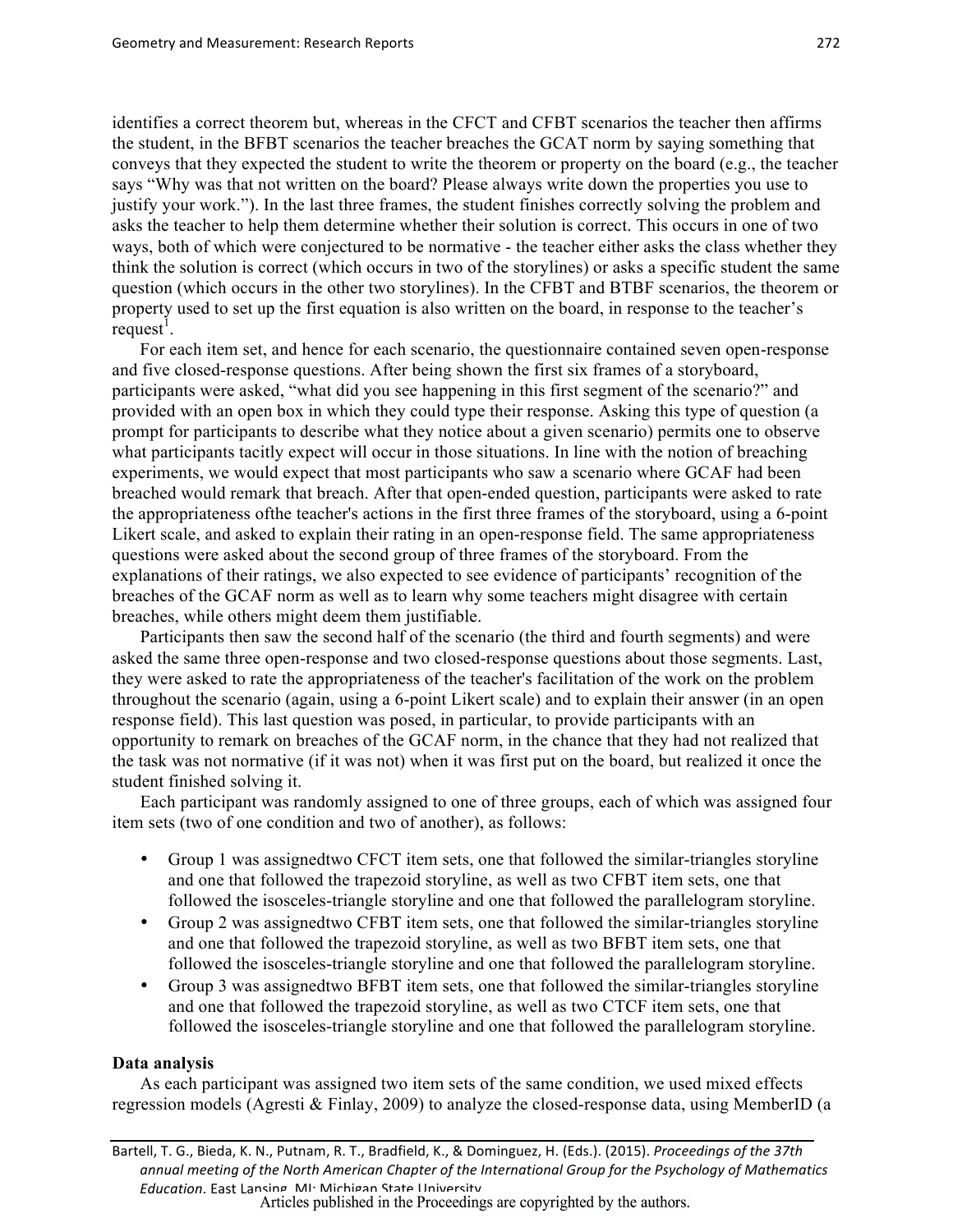variable used to keep track of which responses were associated with which participant) as the random effect. The outcome variable in each model was the set of responses to one of the five Likert-scale items that asked participants to rate the appropriateness of the teacher's action (in each of the four segments of the scenario, then overall). To be able to compare ratings of scenarios of different experimental conditions and scenarios of different storylines, we created two variables - Condition (with values CFCT, CFBT, BFBT) and Storyline (with values similar-triangles, trapezoid, isoscelestriangle, parallelogram) – applied these to code each of the closed-responses and, after dichotomizing each, used those dichotomous variables as dependent variables in each model. The CFCT condition was used as the reference group for the CFBT and BFBT conditions, because the CFCT scenarios were designed as control scenarios (i.e., neither norm was breached in them). The choice to have the similar-triangles storyline as the reference group was arbitrary, as all scenarios were designed to be normative except for whether or not they complied with either the GCAF or GCAT norms.

We hypothesized that, when controlling for the Condition variable, there would be no significant differences between the mean ratings of the scenarios of different storylines, in any of the models, as we conjectured that the teachers' actions in each were equally appropriate (as they were designed to be normative, outside of the moments when each of the norms were at issue). Similarly, we also conjectured that there would be no significant differences between the mean rating of segments 1 and 4 of the scenarios, when controlling for the Storyline variable. The only significant differences we expected to observe were in the mean ratings of segments 2 and 3 of the scenarios, because they each relate to part of the text where one of the norms was breached in some items, but not in others. Specifically, since the GCAF norm was only breached in segment 2 of the BFBT scenarios, we expected that it would be rated significantly lower than segment 2 in CFCT (the reference group) scenarios, on average. As the GCAT norm was breached in segment 3 of both the CFBT and BFBT scenarios, we expected that it would be rated significantly lower than segment 3 in the CFCT scenarios, on average.

Last, to evaluate our hypothesis that teachers would recognize the breaches of our two hypothesized norms, we created two dichotomous codes – one representing that there was evidence of recognition (versus non-recognition) of the breach of the GCAF norm and one representing that there was evidence of recognition (versus non-recognition) of the breach of the GCAT norm – and applied each to all open-response items. The following is an example of a response coded for recognition of a breach of the GCAT norm: "Kids solves it but doesn't write justification. Teacher tells kid (with different word choice) to write justifications. Kid does it and we move on."

Each participants was then given two scores – one indicating whether there was evidence of recognition of a breach the GCAF norm in any of their open responses and another indicating whether there was evidence of recognition of a breach of the GCAF norm in any of their open responses. A series of z-tests were then conducted to determine whether most participants who were assigned each item that contained a breach of one or both norms recognized those breaches.

#### **Results**

## **Results related to research question 1**

In terms of the results of the twelve z-tests of the proportion of participants who recognized the breach of the GCAT norm in each open-response item (against the null hypothesis of 50% recognition), as predicted, no participants recognized a breach in any of the CFCT-condition items, as the norm was not breached in those scenarios. The proportion of participants who recognized the breach in each of the CFBT-condition and BFBT-condition items, except one, ranged from 0.45 to 0.73 (but none of those values were statistically significant at the level of 0.05).

Further, when coding the open-response data for recognition of the breaches of the GCAT norm, we noticed that there were several participants who noted that the teacher requested that the student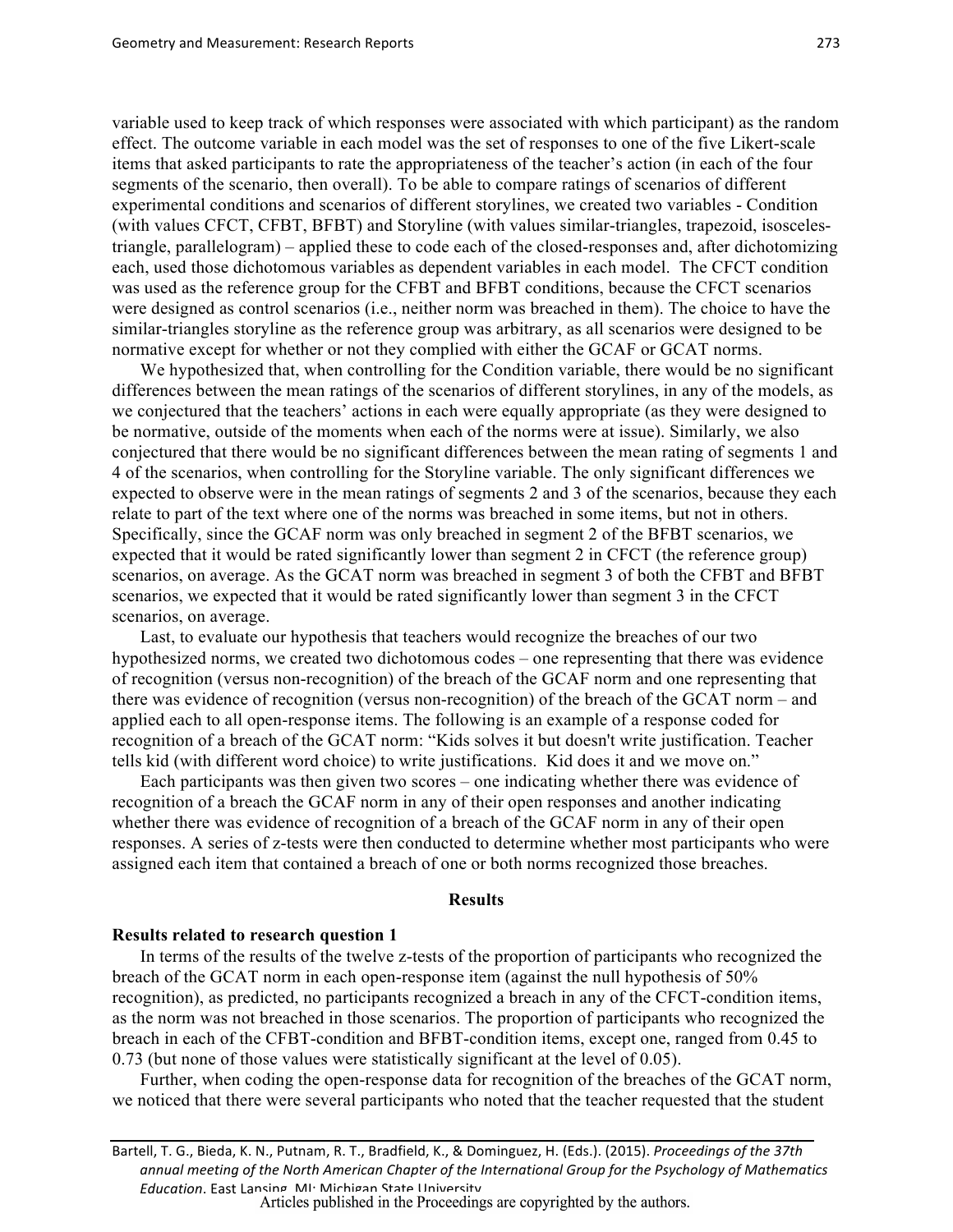state the theorem or property that they used to set-up the equation. Consequently, we also conducted a z-test of the proportion of participants that recognized this request in relation to each item. The results indicate more than 50% recognition in all the CFBT-condition and BFBT-condition items (in some cases, significantly more). In fact, even the proportion of participants that recognized this request in each of the four CFCT-condition items was 0.82, 0.43, 0.47 and 0.33.

One surprising result was that, although all BFBT scenarios contained a breach of the GCAF norm, there was only evidence that one participant recognized one of those breaches. Further, this evidence was in their response to the rating of the third segment of the scenario, when they wrote: "the teacher is allowing the student to discover that there is no solution to the problem". Therefore, there was no recognition of the breach of the GCAF norm when the problem was being written on the board (despite this being done over three frames). As we discuss in the next section, this result suggests the need for deeper exploration of the GCAF norm.

#### **Results related to research questions 2 and 3**

The results of the five mixed-effect regression analyses (one for each of the ratings of the four segments of the scenario and one for the rating of the teacher's facilitation of the work on the problem throughout the scenario) are summarized in table 1 and generally confirm most of our hypotheses.

As indicated in table 1, when controlling for the Condition variable, we see that all but two of the coefficients are not significant. This supports our earlier claim that, outside of the breach or compliance with one or both of the norms, participants rated the teachers' actions in the scenarios as being similarly appropriate. On the other hand, the two significant Storyline coefficients suggest that this might not be the case. We will discuss this point further in the next section.

When controlling for the Storyline variable, the coefficients for the Segment-3 ratings and the Overall ratings of the CFBT scenarios and BFBT scenarios are negative and significant. This indicates, as hypothesized, that ratings of the segment of the scenarios in which the GCAT norm was breached would be rated lower, on average, than the equivalent segments of scenarios in which that norm was not breached (CFCT scenarios), and that the same would consequently be true for the overall rating of the scenarios. However, neither the rating of segment 3 or the overall rating associated with BFBT scenarios was significantly different than those of the CFBT scenarios. Although this does not provide us with evidence to believe that participants' reactions to breaches of the GCAT norm are influenced by the reactions to breaches of the GCAF norm, as we also discuss in

| Each Scenicht of the Secharios and the Overall Kathle                                         |                  |                  |                   |                  |                  |  |  |
|-----------------------------------------------------------------------------------------------|------------------|------------------|-------------------|------------------|------------------|--|--|
|                                                                                               | Seg-1 rating     | Seg-2 rating     | Seg-3 rating      | Seg-4 rating     | Overall rating   |  |  |
|                                                                                               | B(SE)            | B(SE)            | B(SE)             | B(SE)            | B(SE)            |  |  |
| Fixed effects                                                                                 |                  |                  |                   |                  |                  |  |  |
| Trap storyline                                                                                | $-0.55(0.28)$ *  | 0.14(0.21)       | 0.02(0.18)        | 0.06(0.24)       | 0.11(0.16)       |  |  |
| Iso-tri storyline                                                                             | $-0.22(0.24)$    | 0.04(0.25)       | 0.03(0.23)        | $-0.26(0.21)$    | 0.27(0.17)       |  |  |
| Parall storyline                                                                              | $-0.04(0.23)$    | 0.27(0.21)       | $-0.02(0.27)$     | $-0.03(0.22)$    | $0.45(0.22)$ *   |  |  |
| CFBT cond                                                                                     | $0.46(0.24)$ *   | $0.60(0.20)$ **  | $-0.95(0.23)$ *** | $-0.11(0.18)$    | $-0.63(0.24)$ ** |  |  |
| BFBT cond                                                                                     | 0.21(0.22)       | 0.14(0.20)       | $-0.98(0.29)$ *** | $-0.23(0.18)$    | $-0.56(0.20)$ ** |  |  |
| Constant                                                                                      | $4.19(0.23)$ *** | $3.72(0.21)$ *** | $5.00(0.20)$ ***  | $4.78(0.21)$ *** | $4.58(0.22)$ *** |  |  |
| Random effects                                                                                |                  |                  |                   |                  |                  |  |  |
| Constant                                                                                      | 0.41(0.23)       | $-0.19(0.14)$    | 0.24(0.16)        | $0.32(0.13)*$    | 0.23(0.15)       |  |  |
| Residual                                                                                      | 0.08(0.09)       | 0.10(0.07)       | 0.02(0.09)        | 0.01(0.10)       | 0.21(0.08)       |  |  |
| N                                                                                             | 158              | 158              | 158               | 158              | 158              |  |  |
| * $20.05$ ** $20.01$<br>***<br>The contract of the contract<br>$\sim$ 0.01<br>$\alpha$ . 1.1. |                  |                  |                   |                  |                  |  |  |

# **Table 1: Summary of Mixed Effect Regression Analyses for Variables Predicting Ratings of Each Segment of the Scenarios and the Overall Rating**

Standard errors in parentheses;  $p < 0.05$ ,  $\binom{p}{p} < 0.01$ ,  $\binom{***}{p} < 0.001$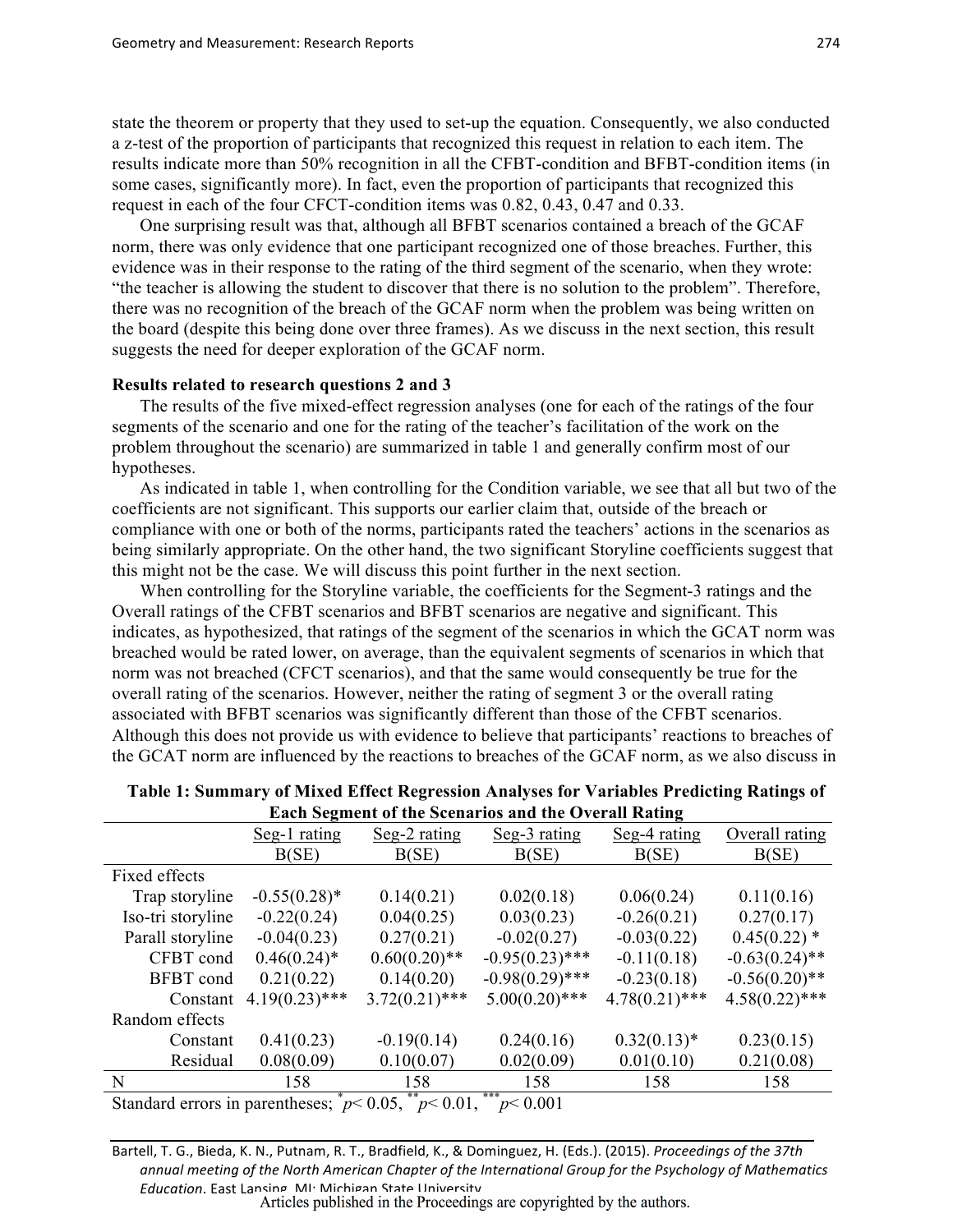the next section, lack of recognition of the GCAF norm could be the explanation for this.

Also in line with our hypotheses, the mean ratings of segment 4 in all scenarios were similar, which was expected, as no norm was breached in that segment of any of the scenarios. In contrast, however, segment 1 and segment 2 of the CFBT scenarios were rated significantly higher, on average, when controlling for the Storyline variable, than those segments in the CFCT scenarios, which contrasted with our hypothesis that they would be rated similarly (as both of those segments in all of those scenarios were also designed to represent normative instruction).

#### **Discussion: Potential Revisions to the Instrument**

Although the results of the study are mixed, in the sense that the instrument provided us with evidence that the GCAT norm is, in fact, a norm of the instructional situation of GCA, but did not allow us to conclude the same about the GCAF norm, nor to detect any relationship between the way that participants reacted to the two norms, the results do provide us with ideas for future research. For one, we would argue that the general design of the instrument is promising. The "what did you see happening…" questions provided us with evidence that one of the hypothesized norms exists. Another affordance of the open-response questions was that they not only allowed us to collect evidence in support of our hypothesized norms, but also allowed us to consider whether and how to revise these hypotheses. Although the proportion of participants that recognized breaches of the GCAT norm in some of the scenarios was as high as we expected, there were scenarios for which the proportion was lower. Of course, this could be a consequence of the small sample size or the representativeness of the sample, but the proportions of participants that recognized the teachers request that the student state the theorem or property at least suggests that the norms might have been slightly different than we first conjectured. For example, it could be that the norm is in fact that students are not expected to write or state the theorem or property that they used to set-up their equation(s). This alternative is supported by the fact that many of the participants' attention were drawn to the request to state the theorem of property, even in the CFCT scenarios.

In terms of the lack of recognition of the GCAF norm, although it could indicate that the norm does not exist, we argue that this is more likely a consequence of at least one of the following two issues with the scenarios. The first is that, in order to detect that the norm was breached, a participant would have likely had to work through the problem, which they might not ordinarily have to, if they assumed that the task was normative, as it had been put on the board by the teacher in the scenarios. Alternatively, there is also evidence in the open-response data that there were more distracting aspects of the scenarios than whether or not the norm was breached. In particular, many participants commented that the teacher took too long (3 frames) to write the problem on the board and that they should have instead used a document camera or have the student write the problem on the board, while the teacher circulated. We found the suggestion of having the student put the problem on the board to be especially helpful, as we conjecture that the teacher would also more likely analyze a problem if the student was the one putting it on the board, and are considering revising the items to integrate this change.

Last, as we are more likely to detect a relationship between the two norms if participants recognize the breaches of the first norm, we are considering adding a question, after they evaluate the first half of the scenario but before they evaluate the second half, that will ask participants to rate the appropriateness of the task in the scenario, expecting that this will also require them to analyze the GCA task (if they did not do so when it was put on the board). Similar to our other rating questions, their rating of the task and their explanation of that rating could also provide us with some evidence that teachers recognize the GCAF norm, even if breaches are not remarked in the first three openresponses.